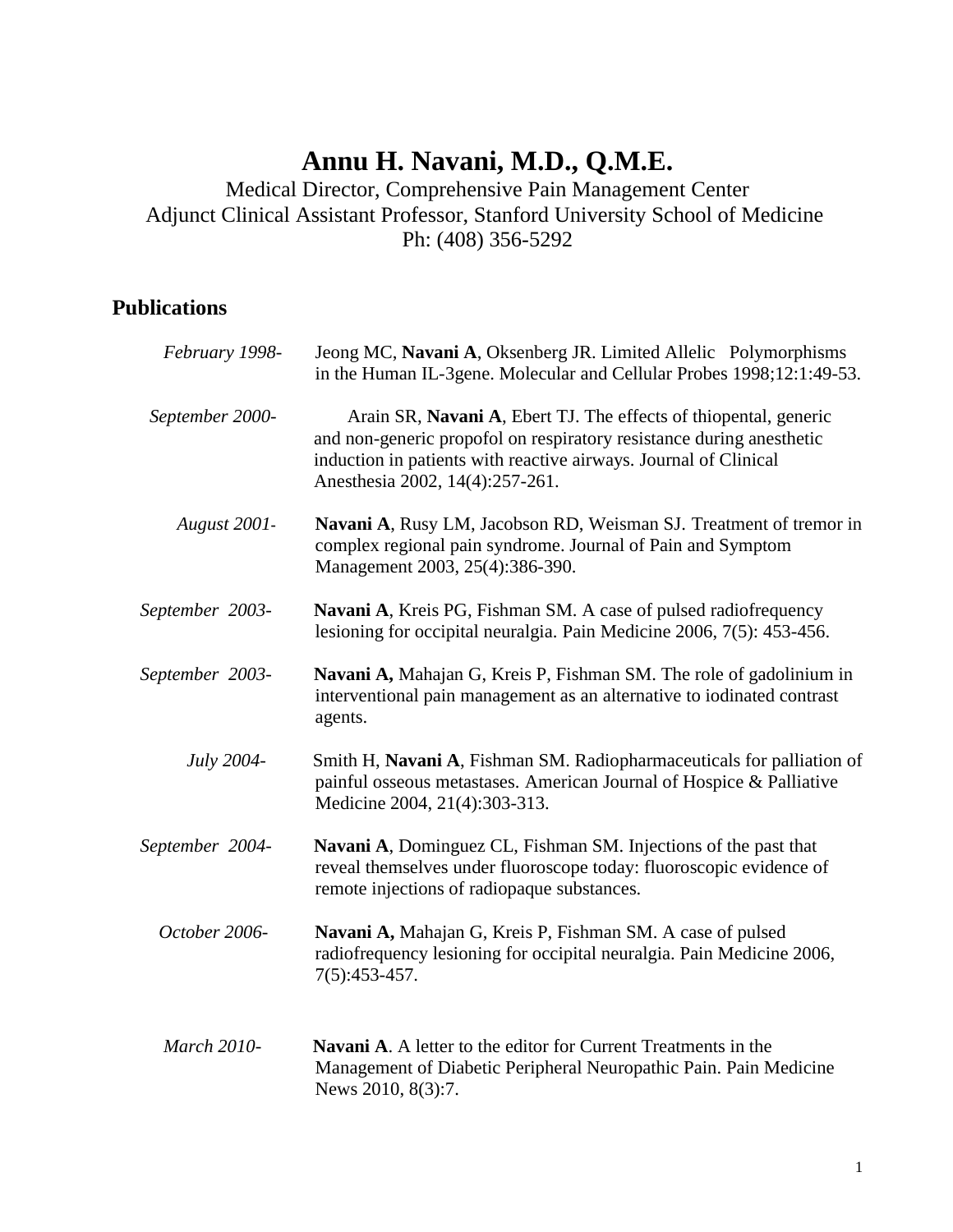## **Abstracts**

| March 2000-    | Navani A, Olund TM, Stowe DF. Unexpected apnea and asystole with<br>propofol for sedation. Case report poster and slide presentation. Midwest<br>Anesthesia Resident Conference. Chicago, Illinois.                                                                       |
|----------------|---------------------------------------------------------------------------------------------------------------------------------------------------------------------------------------------------------------------------------------------------------------------------|
| March 2001-    | Navani A, Rusy LM, Jacobson RD, Weisman SJ. Treatment of tremor in<br>complex regional pain syndrome. Midwest Anesthesia Resident<br>Conference. Milwaukee, Wisconsin.                                                                                                    |
| March 2001-    | Navani A, Nijhawan N. Intrathecal opioids for post cesarean section<br>analgesia- Current status and future directions. Review study poster<br>presentation. Midwest Anesthesia Resident Conference. Milwaukee,<br>Wisconsin.                                             |
| October 2001-  | Arain SR, Navani A, Ebert TJ. The effects of thiopental, generic and<br>non-generic propofol on respiratory resistance during anesthetic<br>induction in patients with reactive airways. American Society of<br>Anesthesiologists annual meeting. New Orleans, Louisiana. |
| December 2001- | Navani A, Cheng E. Ultrasound-guided central venous cannulation-<br>poster, video and hands-on workshop. Postgraduate assembly (PGA55)<br>meeting. New York, New York.                                                                                                    |
| October 2002-  | Navani A, Cheng E. Ultrasound-guided central venous cannulation-<br>poster, video and hands-on workshop. American Society of<br>Anesthesiologists annual meeting. Orlando, Florida.                                                                                       |
| April 2002-    | Navani A, Cheng E. Ultrasound-guided central venous cannulation-<br>poster, video and hands-on workshop. International Anesthesia Research<br>Society. San Diego, California.                                                                                             |
| October 2002-  | Navani A, Cheng E. Ultrasound-guided central venous cannulation-<br>poster, video and hands-on workshop. American Society of<br>Anesthesiologists annual meeting. Orlando, Florida.                                                                                       |
| February 2003- | Navani A, Dominguez CL, Fishman SM. Injections of the past that<br>reveal themselves under fluoroscope today: fluoroscopic evidence of<br>remote injections of radiopaque substances. American Academy of Pain<br>Medicine, New Orleans, Louisiana.                       |
| February 2003- | <b>Navani A, Kreis PG, Fishman SM. A case of pulsed radiofrequency</b><br>lesioning for occipital neuralgia. American Academy of Pain Medicine,<br>New Orleans, Louisiana.                                                                                                |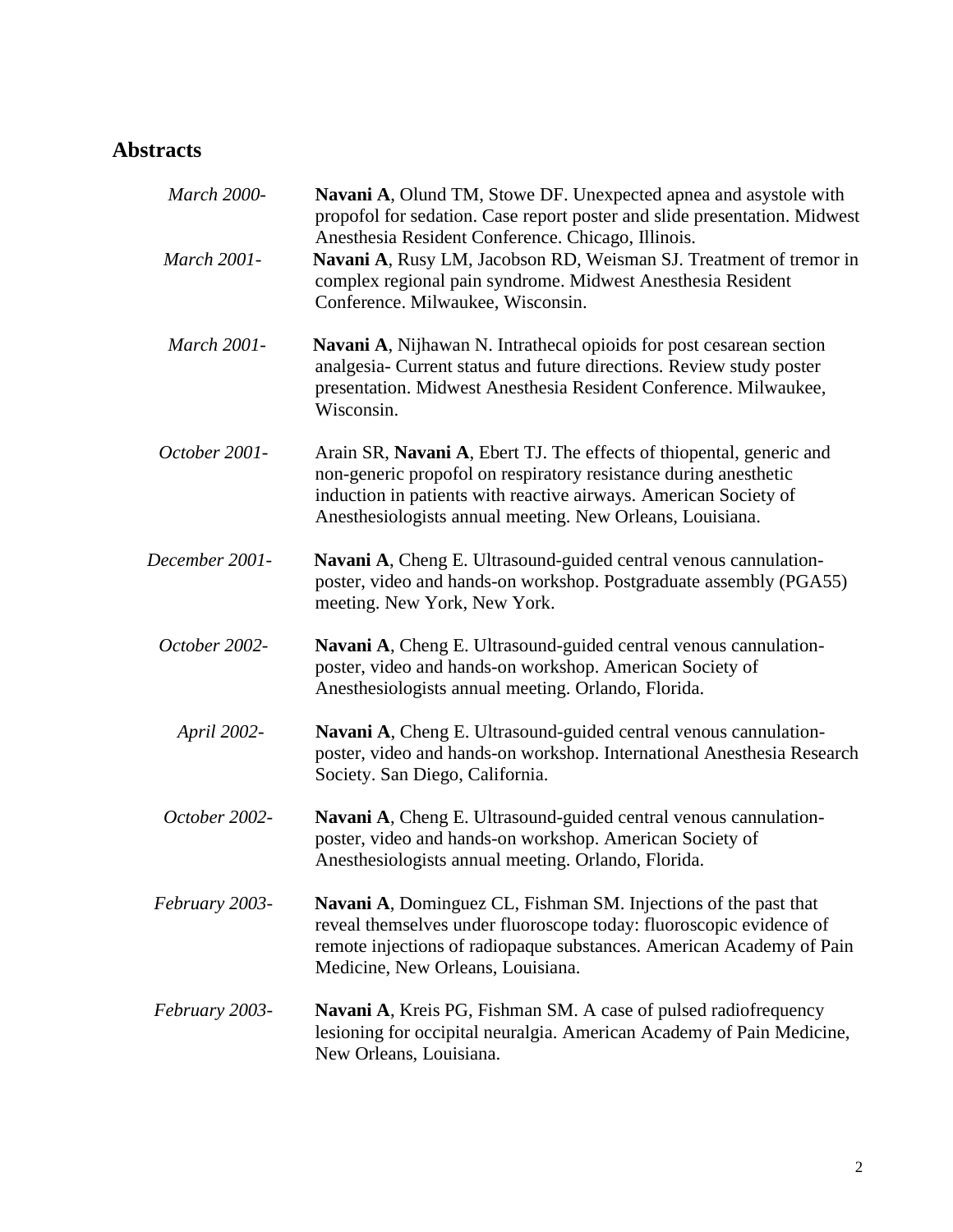| February 2003- | Navani A, Mahajan G, Kreis P, Fishman SM. The role of gadolinium in<br>interventional pain management as an alternative to iodinated contrast<br>agents. American Academy of Pain Medicine, New Orleans, Louisiana.                                    |
|----------------|--------------------------------------------------------------------------------------------------------------------------------------------------------------------------------------------------------------------------------------------------------|
| Spring 2003-   | <b>Navani A.</b> The role of gadolinium in interventional pain management as<br>an alternative to iodinated contrast agents. Pain Medicine Network report<br>from American Academy of Pain Medicine meeting, New Orleans,<br>Louisiana, February 2003. |

## **Invited Presentations**

| April 2010-         | "Neuromodulation: Pearls and Pitfalls," for Pain Management Center at<br>Stanford University School of Medicine, Stanford, CA.                                                |
|---------------------|-------------------------------------------------------------------------------------------------------------------------------------------------------------------------------|
| October 2009-       | "Shaping your future in Pain Medicine," for U.C. Davis Division of<br>Pain Management, Davis, CA.                                                                             |
| <b>August 2009-</b> | "Career Paths in Pain Management," for Pain Management Center at<br>Stanford University School of Medicine, Stanford, CA.                                                     |
| August 2009-        | "Current Trends in Management of Peripheral Neuropathic Pain," for<br>Santa Clara Valley Podiatric Medical Society, San Jose, CA.                                             |
| April 2009-         | "Recent Advances in Management of Low Back Pain," for California<br>Academy of Family Physicians, Los Gatos, CA.                                                              |
| March 2009-         | "Updates in Pharmacological Management of Chronic Pain," Grand<br>Rounds at O'Connor Hospital, San Jose, CA. (CME)                                                            |
| October 2008-       | "Integration with Medical Providers - the Next Frontier of<br>Integrated Disability Management," Presentation and Panel<br>discussion at DMEC, San Francisco, CA (scheduled). |
| April 2008-         | "Recent Advances in Management of Low Back Pain," Presentation at<br>Community Hospital of Los Gatos, Los Gatos, CA.                                                          |
| January 2008-       | "Diagnosis and Management of Low Back Pain," Presentation at<br>Alliance Occupational Medicine Seminar, Santa Clara, CA.                                                      |
| October 2007-       | "Careers in Pain Management," Presentation at Division of Pain, UC<br>Davis Medical center, Sacramento, CA.                                                                   |
| June 2007-          | "Complex Regional Pain Syndrome," Presentation at Professionals in<br>Workers' Compensation, Fresno, CA.                                                                      |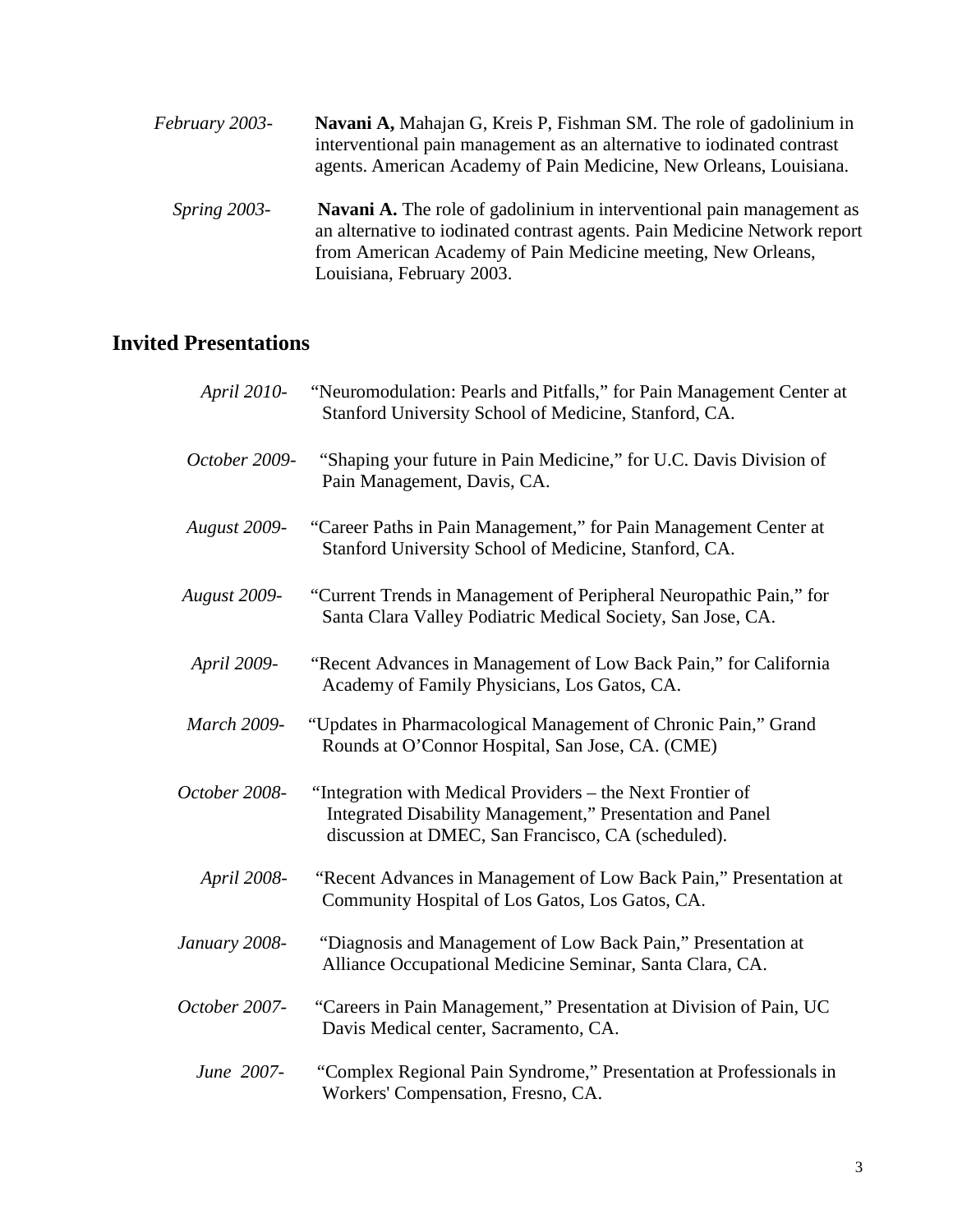*September 2005-* "Chronic low back pain- The irritable lumbar spine," Grand Rounds at O'Connor Hospital, San Jose, CA. (CME)  *September 2005-* "Headache: Update and Case Presentation," Dinner Presentation, Walnut Creek, CA.  *August 2005-* "Pain Awareness and Management in Women," Podium presentation at launch of Indo-American Women Empowered (IWE), Fremont, CA.  *May 2005-* "Recognition and Management of Complex Regional Pain Syndrome," Grand Rounds at Good Samaritan Hospital, San Jose, CA. (CME)  *June 2005-* "Recognition and Management of Complex Regional Pain Syndrome," Grand Rounds at San Jose Regional Medical Center, San Jose, CA. (CME)  *April 2005-* "Career opportunities in Pain Management," Division of Pain, Department of Anesthesia, University of California at Davis Medical Center, Sacramento, CA *October 2004-* Acute post operative pain management in Orthopedic patients for "Advances in orthopedics" seminar, Department of Orthopedics, Los Gatos Community Hospital, Los Gatos, CA. (CEU)  *April 2004-* The irritable lumbar spine. Grand Rounds, Department of Anesthesiology, Stanford University School of Medicine, Stanford, CA. (CME) *February 2004-* Low back pain: Updates in Pain management, Dinner presentation for American Association of Physicians of Indian Origin, Milpitas, CA. (CME)  *February 2003-* The role of gadolinium in interventional pain management as an alternative to iodinated contrast agents. Poster abstract and oral presentation at American Academy of Pain Medicine, New Orleans.  *February 2003-* A case of pulsed radiofrequency lesioning for occipital neuralgia. Poster abstract presentation at American Academy of Pain Medicine, New Orleans.  *February 2003-* Injections of the past that reveal themselves under fluoroscope today: fluoroscopic evidence of remote injections of radiopaque substances. Poster abstract presentation at American Academy of Pain Medicine, New Orleans.